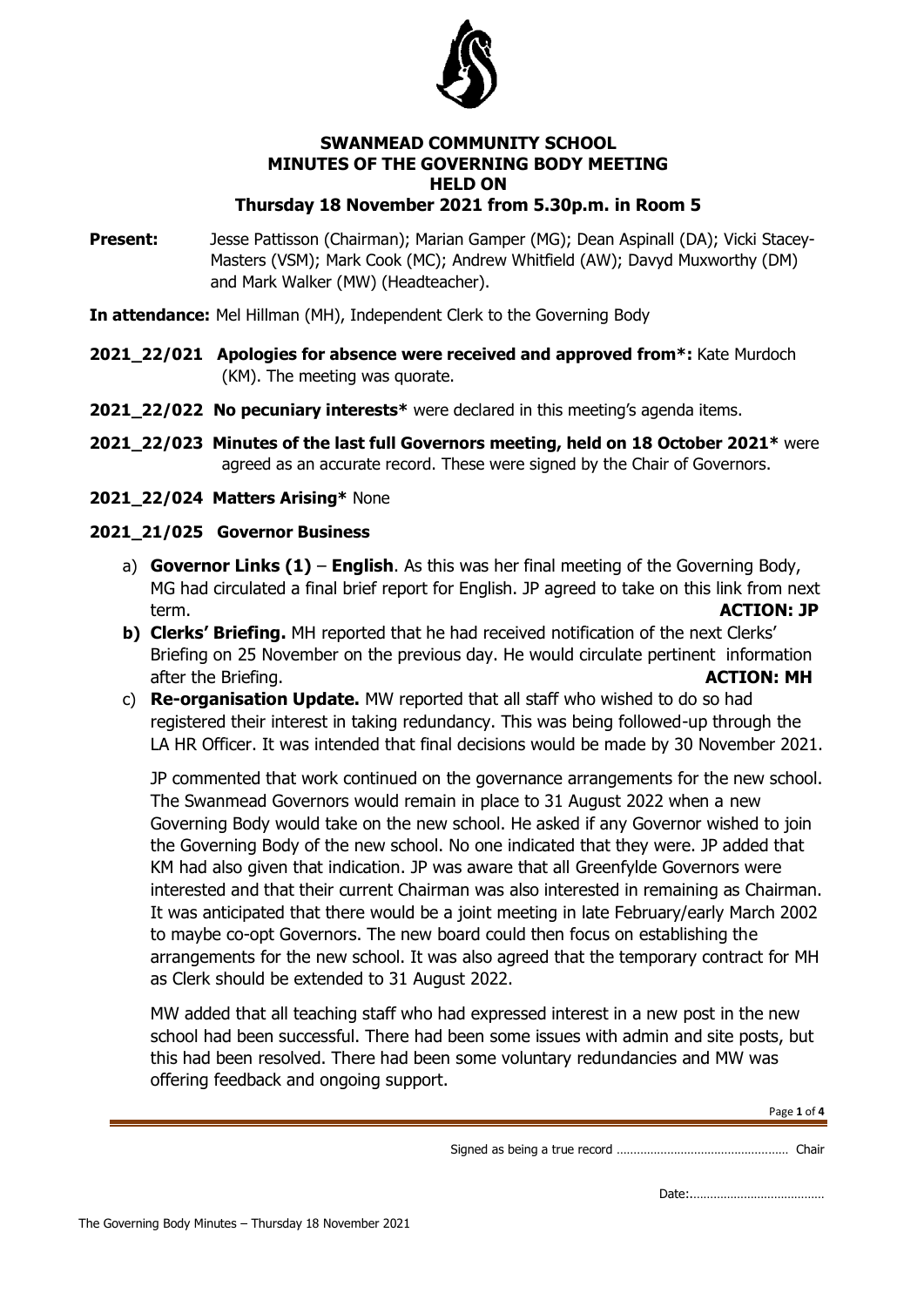

The Headteacher of Wadham School had visited the school and spoken to staff. There had also been the opportunity for staff to visit Wadham School. Applications for posts there would open on 6 December and close on 17 December 2021. A recruitment process would then take place. MW confirmed that he would continue to support staff through this process.

JP asked the staff members if they had received enough information during this process. In response they indicated that although there had been information provided, it was not clear what the overall staffing needs for Maiden Beech School would be. There were still uncertainties about subject specialist teachers and staff were concerned about having to compete with colleagues for vacant posts. This also applied to Wadham vacancies. This was an uncomfortable position for those concerned. MW added that the process had moved forward and would be settled by March or early April 2022.

### **2021\_22/025 Headteacher's Report.** MW gave a short verbal update.

- Attendance had dropped over recent weeks. There had been some COVID cases. The school had lost two children to Holyrood School and a further one would be moving there shortly. There had been one new Year 8 pupils. The overall number remained over 300.
- Sports fixtures remained a strong feature of the school activities and enjoyed by the pupils.
- Three members of staff would be leaving at the end of this term for various reasons. An interview was being held on Monday 22 November to make cover arrangements.
- Staff reactions to the outcome of the Parental Judicial Review in favour of the LA had been mixed and challenging for some.
- Staff had received a full-day training session on Trauma.
- Lesson observations and learning walks would restart in the next week.

 In response to questions about COVID, it was accepted that this was a growing issue in South Somerset. The school was officially on AMBER alert. Some measures had been put in place but only 2 pupils and no staff had been affected so far. Christmas activities had been cutback. It was intended to produce a CD of filmed activities for future distribution and records.

# **2021\_22/026 SEND**

There was nothing to report for this meeting.

### **2021\_22/027 Safeguarding**

There was no report but MG reminded the meeting that the Governing Body would need to appoint a new Safeguarding Governor to replace her. This was a statutory requirement. On the proposal of MG, seconded by DM, Dean Aspinall was unanimously appointed as the Safeguarding Governor. The Governors would receive a short training update later in the meeting.

### **2021\_22/028 Health & Safety**

Page **2** of **4** Signed as being a true record …………………………………………… Chair Date:.………………………………… There was no report.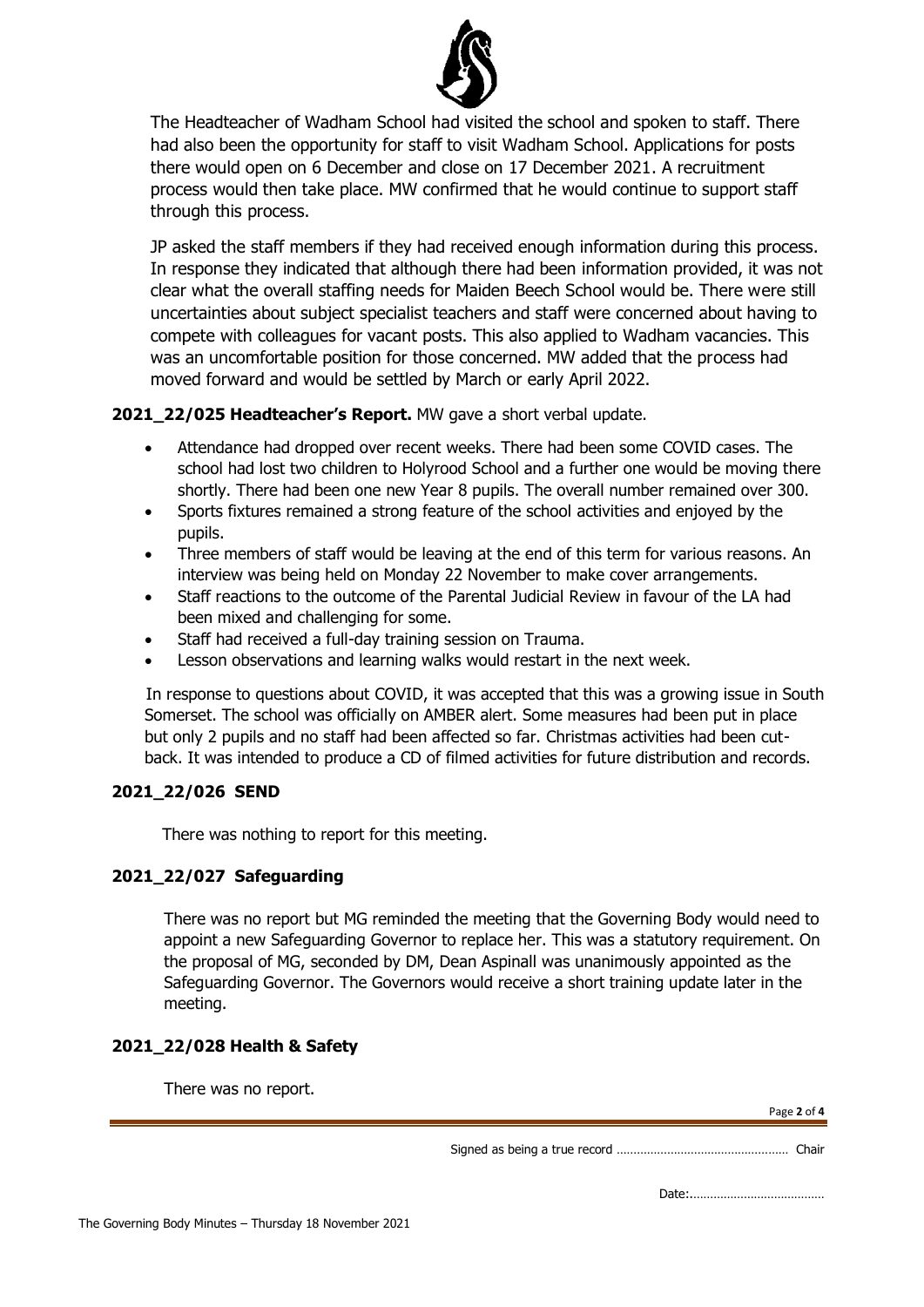

# **2021\_22/029 AOB**

Thanks and a small presentation were made to MG on her leaving the Governing Body after nine years, most as Chairman.

# **2021\_22/030 Confidential Items**

There were no confidential items at this meeting.

Staff members and MC withdrew from the meeting at this point prior to the Safeguarding training session. They had already attended the same session earlier when presented to staff.

**2021\_2022/031 Safeguarding Training Session.** MW gave an on-screen presentation on Safeguarding covering the following points:

- Governors were reminded that Safeguarding was the action taken to promote the welfare of children and protect them from harm.
- The key messages remained that Governors should never keep a concern to themselves: always made a note of what they have seen or heard (facts not opinions); always communicate with the appropriate person in school (JH, DH or MW) and never carry out their own investigation.
- The presentation showed the audit tasks already completed including properly embedding the process into the 'My Concern' software. Work still remained on increasing training opportunities for staff and governors, giving children a greater role in taking an active part in keeping themselves safe and improving involvement in focus weeks relating to antibullying, eSafety etc.
- Self-Harm was becoming a major issue nationally with an increase in hospital admissions in recent years. There were 10 admissions every week nationally. The impact of COVID19 had affected the mental health of young people. The average age of beginning to selfharm was 12 years – within the current age range of the school.
- The range of emotions range from feeling frightened and anxious to wanting to end life immediately. Using national data in regard to Swanmead pupils, around 5% could be at risk.
- The two most likely factors would be lack of self-esteem and feeling angry and numb and lacking control over their lives.
- There was a short discussion on recognising the signs of self-harm. There were four stages: SUPPORT – PARENTS – REASSURANCE – MEDICAL
- Another factor was Adverse Childhood Experiences (ACEs). The slides outlined the various adverse factors which could lead to future behaviours such as binge drinking, smoking, poor mental health, underage sex, unplanned pregnancies, involvement in violence, illegal use of drugs and imprisonment. A recent analysis found that 52% of children had no influence from ACE factors. However, 9% had 4 or more influencing factors.
- The proactive factors included a positive and supportive family; safe relationships with peers; access to a supportive community; ability to regulate emotions; acquisition of

Page **3** of **4**

Signed as being a true record …………………………………………… Chair

Date:.…………………………………